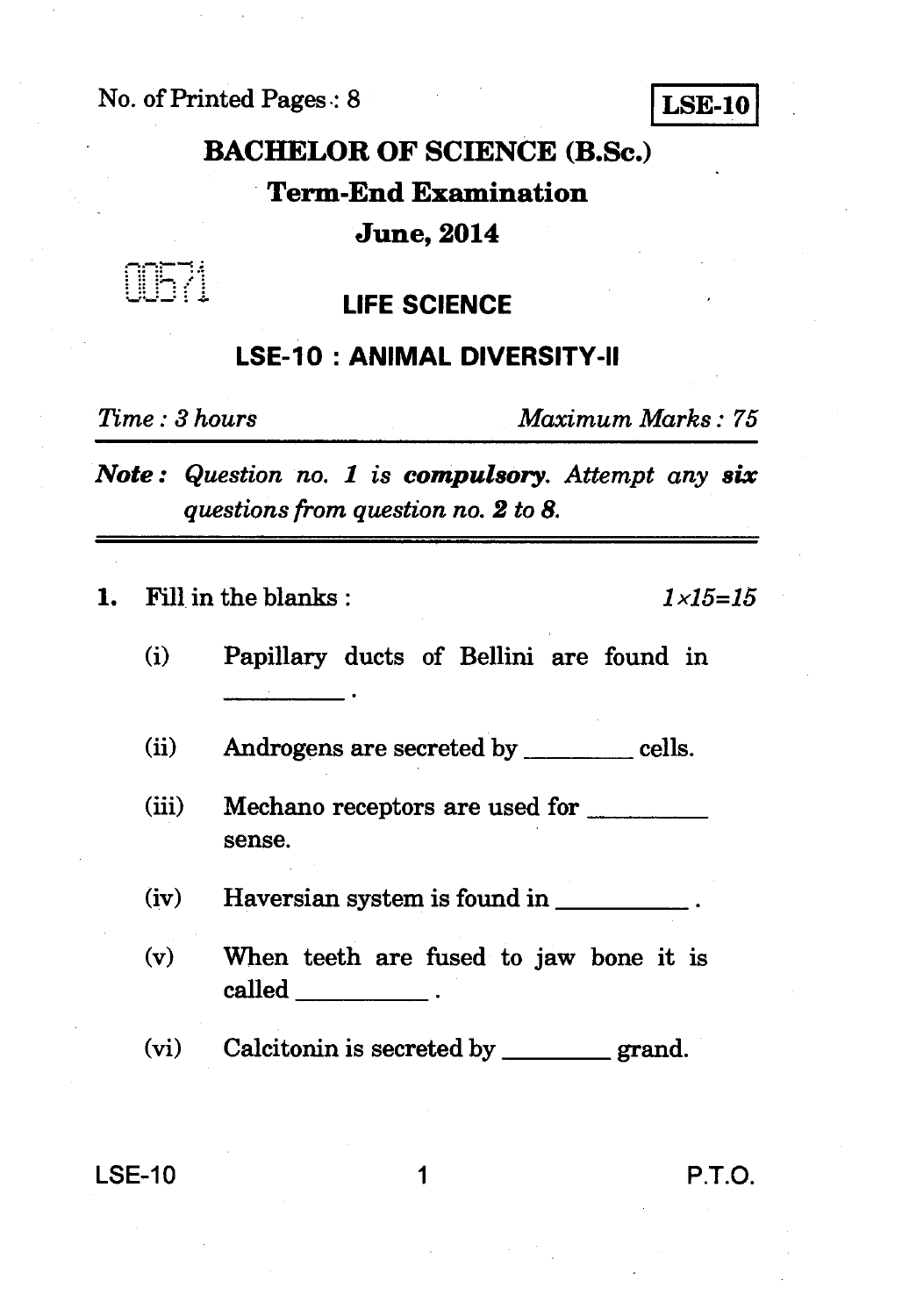|    | (vii)                                                                  | Heloderma<br>Common<br>name of<br><b>is</b>       |
|----|------------------------------------------------------------------------|---------------------------------------------------|
|    | (viii)                                                                 | Specific learning at an early age is called       |
|    | (ix)                                                                   | Lemurs are found in ___________.                  |
|    | $(\mathbf{x})$                                                         | Common name of Dasypus is __________.             |
|    | (xi)                                                                   | Chicks born with fur and eyes open are            |
|    | (xii)                                                                  | Flightless bird Rhea is found in ________.        |
|    | (xiii)                                                                 | The arboriform respiratory organs are             |
|    | (xiv)                                                                  | Trapezium and trapezoid are the part of           |
|    | (xv)                                                                   |                                                   |
| 2. | Differentiate between the following pairs : $2\frac{1}{2} \times 4=10$ |                                                   |
|    | (i)                                                                    | Altruistic and Co-operative behaviour             |
|    | (ii)                                                                   | Cursorial and Scansorial locomotion               |
|    | (iii)                                                                  | Hagfish and Lamprey                               |
|    | (iv)                                                                   | Sympathetic and Parasympathetic nervous<br>system |
|    |                                                                        |                                                   |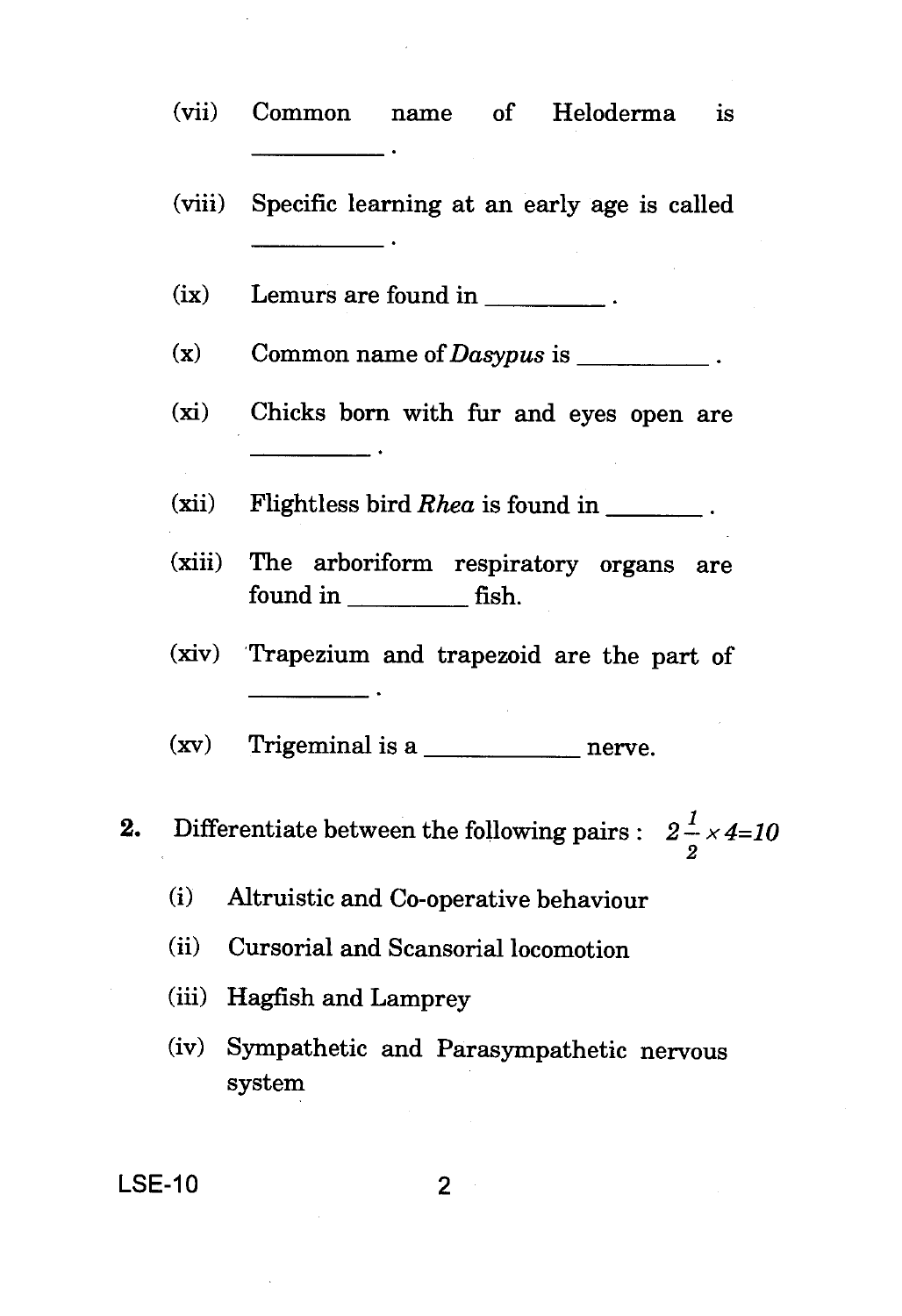| 3. | Write                             | following:                                                                      | short notes |   | on any | two | оf | the<br>$5 \times 2 = 10$ |  |
|----|-----------------------------------|---------------------------------------------------------------------------------|-------------|---|--------|-----|----|--------------------------|--|
|    | Metamorphosis in Ascidians<br>(i) |                                                                                 |             |   |        |     |    |                          |  |
|    | (ii)                              | <b>Fixed Action Pattern</b>                                                     |             |   |        |     |    |                          |  |
|    |                                   | (iii) Marsupials                                                                |             |   |        |     |    |                          |  |
| 4. |                                   | Explain structure and function of uriniferous<br>tubules with suitable diagram. |             |   |        |     |    | 10                       |  |
| 5. | (i)                               | Draw neat and labelled diagram of pectoral<br>girdle of rabbit.                 |             |   |        |     |    | 5                        |  |
|    | (ii)                              | Write briefly on migration and navigation in<br>birds.                          |             |   |        |     |    | 5                        |  |
| 6. |                                   | Write two distinguishing characters of each of<br>the following:                |             |   |        |     |    | $2 \times 5 = 10$        |  |
|    | (i)                               | Urochordata                                                                     |             |   |        |     |    |                          |  |
|    |                                   | (ii) Echineis                                                                   |             |   |        |     |    |                          |  |
|    |                                   | (iii) Classical conditioning                                                    |             |   |        |     |    |                          |  |
|    |                                   | (iv) Lateral line                                                               |             |   |        |     |    |                          |  |
|    |                                   | (v) Lymphatic system                                                            |             |   |        |     |    |                          |  |
| 7. |                                   | Write notes on the following:                                                   |             |   |        |     |    | $5 \times 2 = 10$        |  |
|    | (i)                               | Bioluminescence in fishes                                                       |             |   |        |     |    |                          |  |
|    | (ii)                              | Echo location                                                                   |             |   |        |     |    |                          |  |
|    | <b>LSE-10</b>                     |                                                                                 |             | 3 |        |     |    | P.T.O.                   |  |

ý,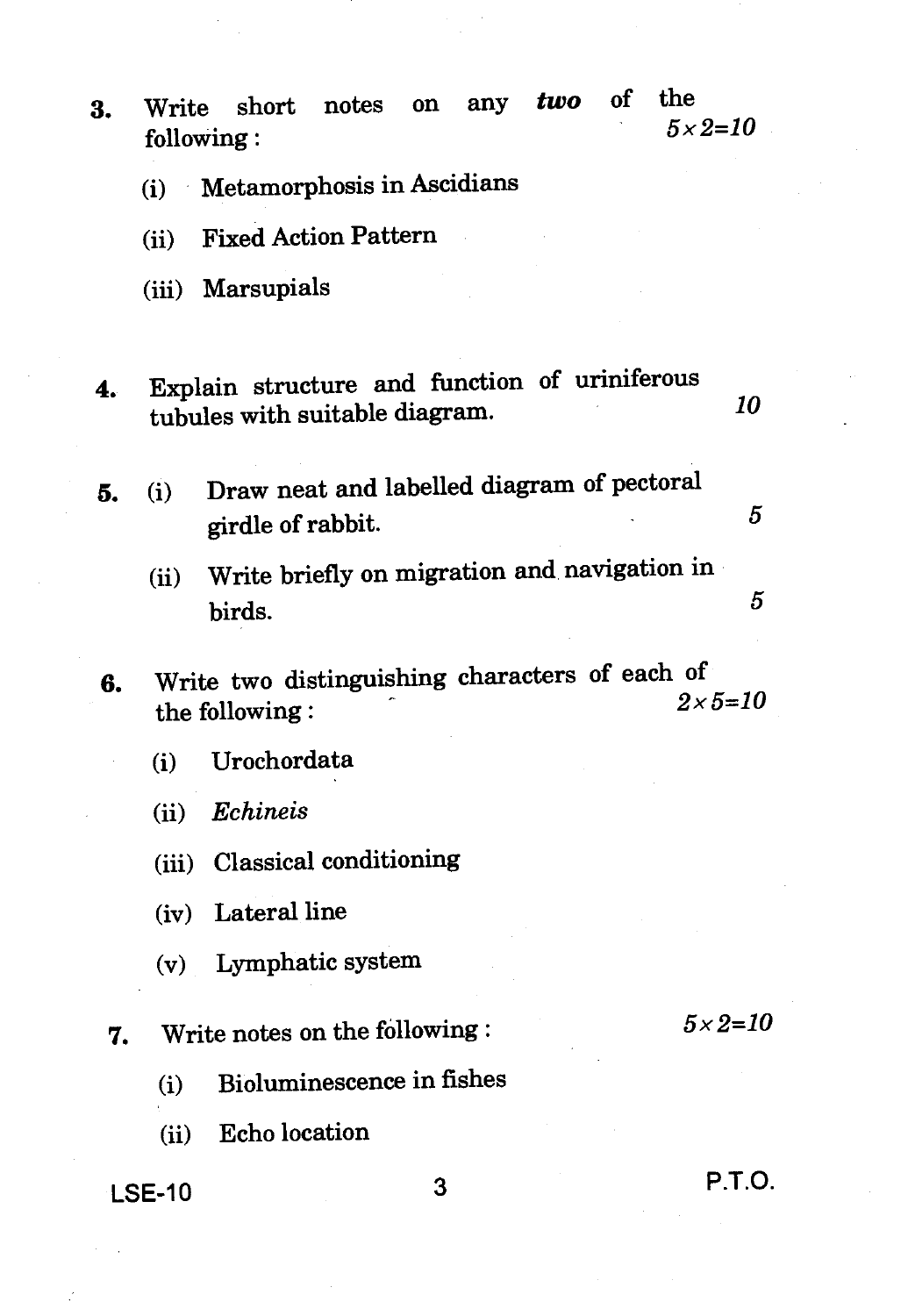- **8. (i)** Describe the structure of stomach in ruminants. 5
	- (ii) Draw neat and labelled diagrams of T.S. of mammalian testis **or** ovary.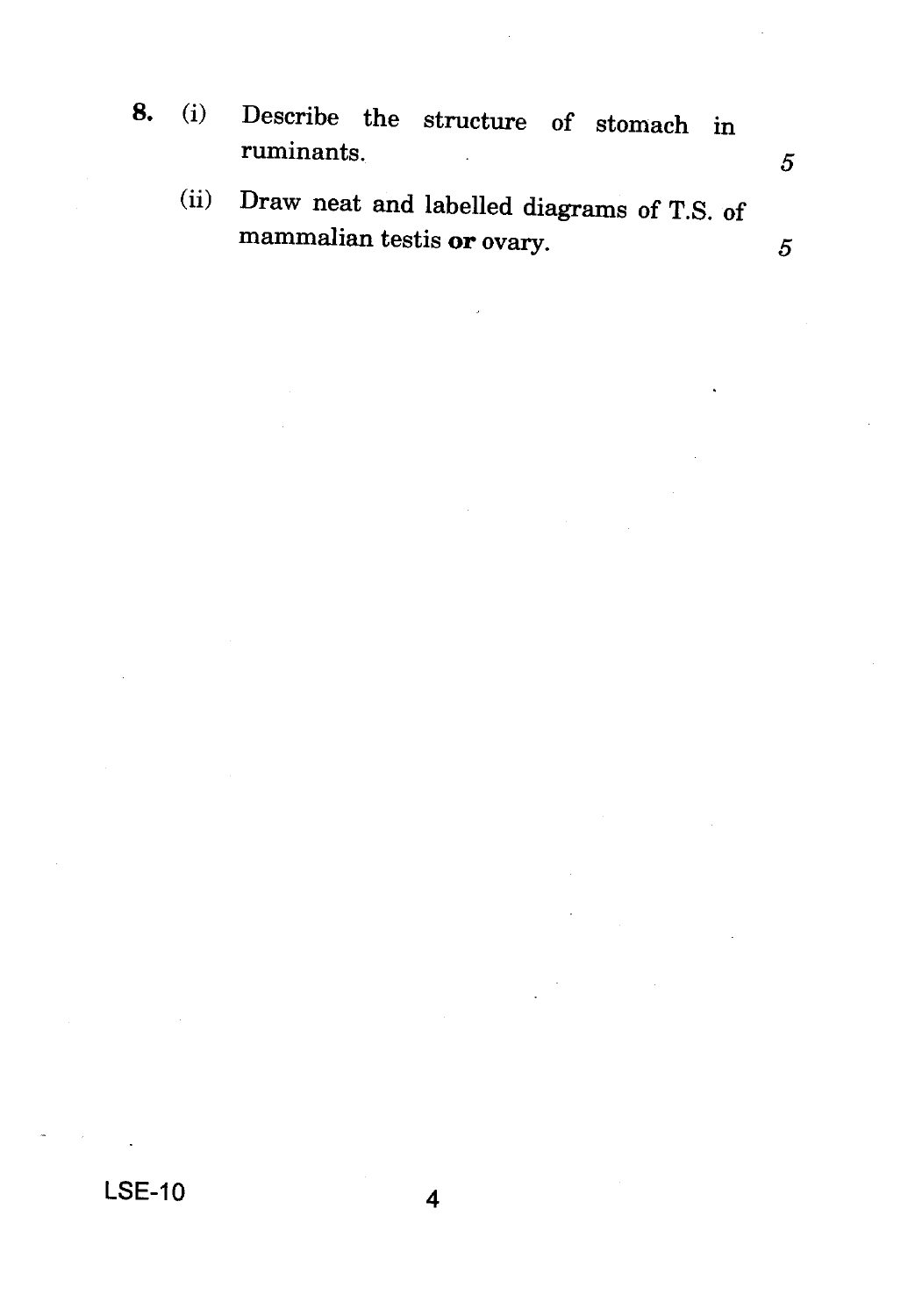एल.एस.ई.-10

विज्ञान स्नातक (बी.एस सी.)

सत्रांत परीक्षा

जून, 2014

जीव विज्ञान

एल.एस.ई.-10: प्राणि विविधता-II

समय : 3 घण्टे

अधिकतम अंक : 75

नोट : प्रश्न संख्या 1 अनिवार्य है । प्रश्न संख्या 2 से 8 में से किन्हीं छः प्रश्नों के उत्तर दीजिए ।

रिक्त स्थानों की पूर्ति कीजिए: 1.

 $1 \times 15 = 15$ 

- बैल्लिनी की पैपिलरी वाहिनियाँ भें पाई जाती हैं।  $(i)$
- ऐन्डोजेन \_\_\_\_\_ कोशिकाओं से स्रावित होते हैं।  $(ii)$
- दाबग्राहियों (यांत्रिकग्राहियों) का उपयोग  $(iii)$ संवेदना के लिए होता है।
- हैवर्स तंत्र करें पाया जाता है।  $(iv)$
- $(v)$ वह दशा जब दाँत जबड़े की हड़ियों में समेकित होते हैं \_\_\_\_\_\_\_\_\_ कहलाती है ।
- (vi) कैल्सीटोनिन \_\_\_\_\_\_\_\_\_ ग्रंथि द्वारा स्रावित होता है।

**LSE-10** 

5

**P.T.O.**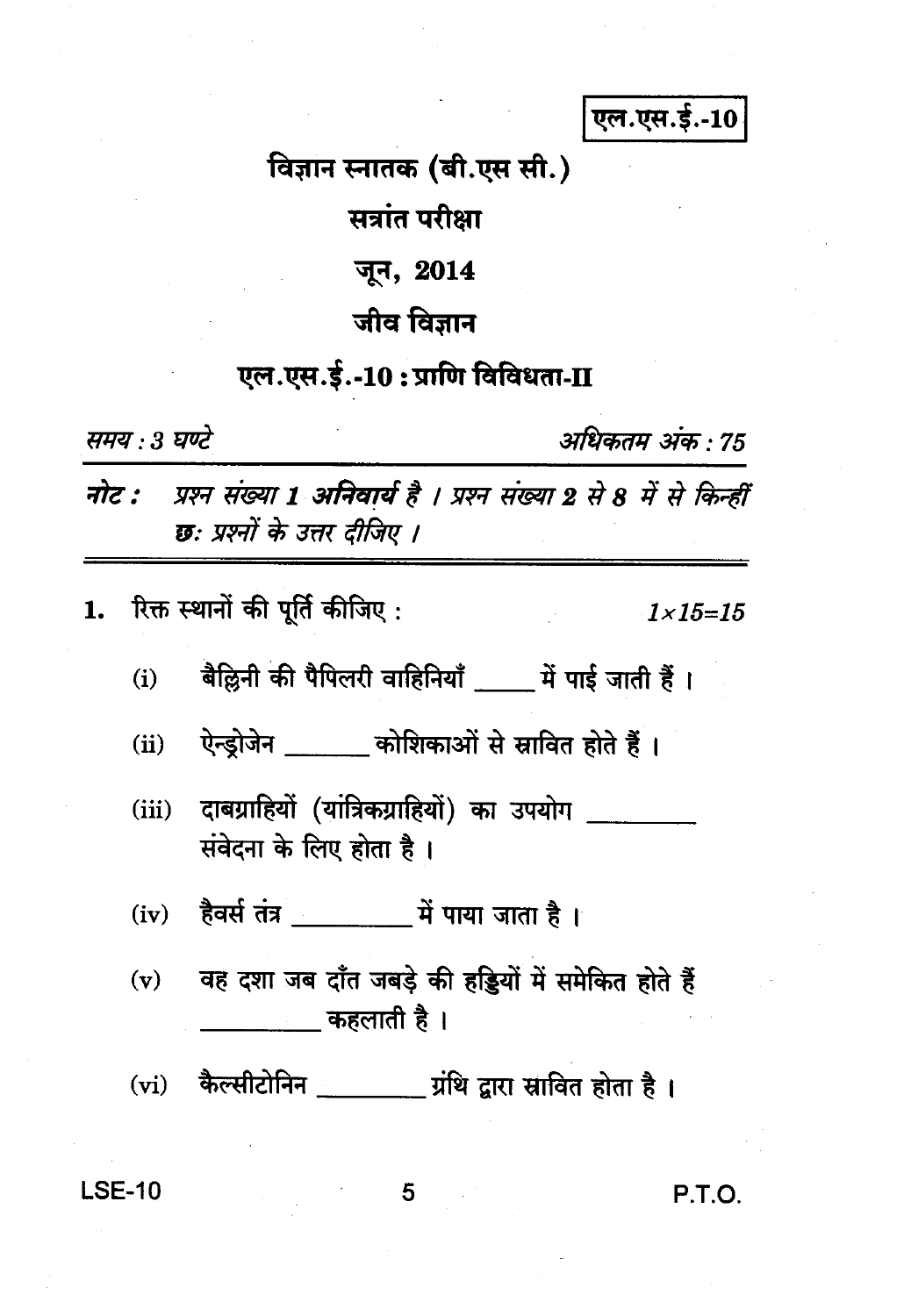- (vii) हेलोडर्मा का सामान्य नाम होता है ।
- (viii) आरम्भिक अवस्था में विशिष्ट प्रकार के व्यवहार सीखने को कहते हैं।
- 
- (x) *डैसिपस* का सामान्य नाम करें।
- (xi) चूज़े जो पैदा होते ही देख सकते हैं व जिनके शरीर पर
- (xii) *रीआ*, एक न उडने वाली चिडिया, में पाई जाती है।
- (xiii) आरबोरीफॉर्म श्वसन-अंग वाल का मछली में पाए जाते हैं।
- (xiv) ट्रैपीज़ियम व ट्रैपीज़ॉइड \_\_\_\_\_\_\_\_\_\_\_\_ के भाग हैं।
- (xv) ट्राईजेमिनल (त्रिशाखी) एक \_\_\_\_\_\_ तंत्रिका है ।
- निम्नलिखित युग्मों के बीच अंतर लिखिए :  $2.$

$$
2\frac{1}{2} \times 4=10
$$

- परोपकारी एवं सहकारिता व्यवहार  $(i)$
- (ii) धावी एवं आरोही गमन
- (iii) हैगमीन एवं लैम्प्रे
- (iv) अनुकम्पी एवं परानुकम्पी तंत्रिका तंत्र

#### **LSE-10**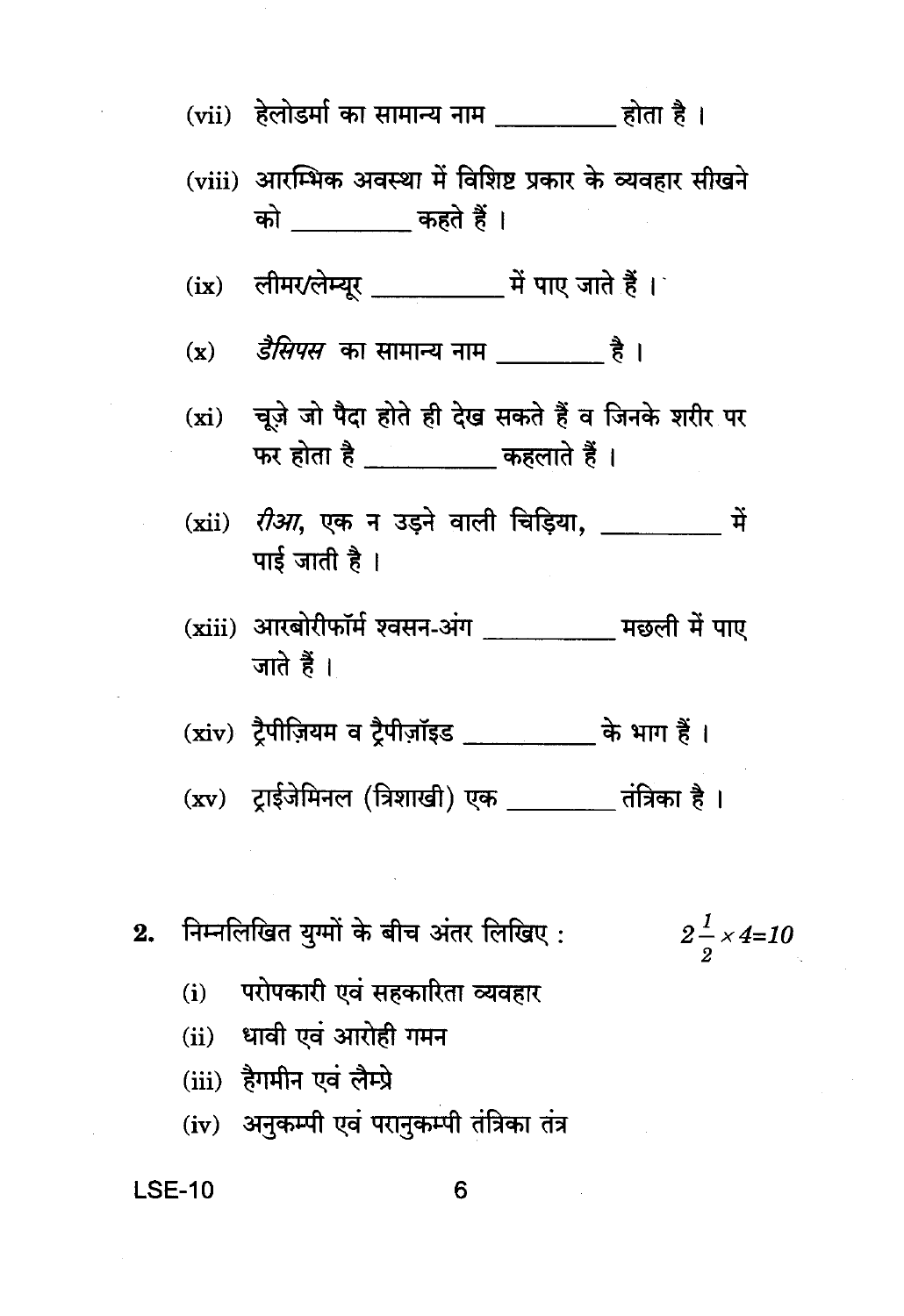| 3. | लिखिए : | निम्नलिखित में से किन्हीं <i>दो</i> पर संक्षिप्त टिप्पणियाँ                   | $5 \times 2 = 10$ |
|----|---------|-------------------------------------------------------------------------------|-------------------|
|    | (i)     | ऐसिडियनों में कायांतरण                                                        |                   |
|    | (ii)    | नियत क्रिया प्रतिरूप                                                          |                   |
|    |         | (iii) मार्सूपियल्स                                                            |                   |
| 4. |         | मूत्रजन नलिकाओं की संरचना व कार्य की उपयुक्त चित्रों<br>सहित व्याख्या कीजिए । | 10                |
| 5. | (i)     | खुरगोश की अंस मेखला का स्वच्छ व नामांकित चित्र                                |                   |
|    |         | बनाइए ।                                                                       | 5                 |
|    |         | (ii) पक्षियों में प्रवास एवं दिक् <b>चालन पर संक्षेप में लिखिए</b> ।          | 5                 |
| 6. |         | निम्नलिखित प्रत्येक के दो विभेदक लक्षण लिखिए: $2\times5=10$                   |                   |
|    | (i)     | यूरोकॉर्डेटा                                                                  |                   |
|    |         | (ii) ऐकाइनीइस                                                                 |                   |
|    |         | (iii) चिरप्रतिष्ठित प्रानुकूलन                                                |                   |
|    |         | (iv) पार्श्व रेखा                                                             |                   |
|    |         | $(v)$ लसीका तंत्र                                                             |                   |
| 7. |         | निम्नलिखित पर टिप्पणियाँ लिखिए:                                               | $5 \times 2 = 10$ |
|    | (i)     | मछलियों में जीव-संदीप्ति                                                      |                   |
|    |         | (ii) प्रतिध्वनि निर्धारण                                                      |                   |
|    |         |                                                                               |                   |

LSE-10

 $\overline{7}$ 

**P.T.O.**